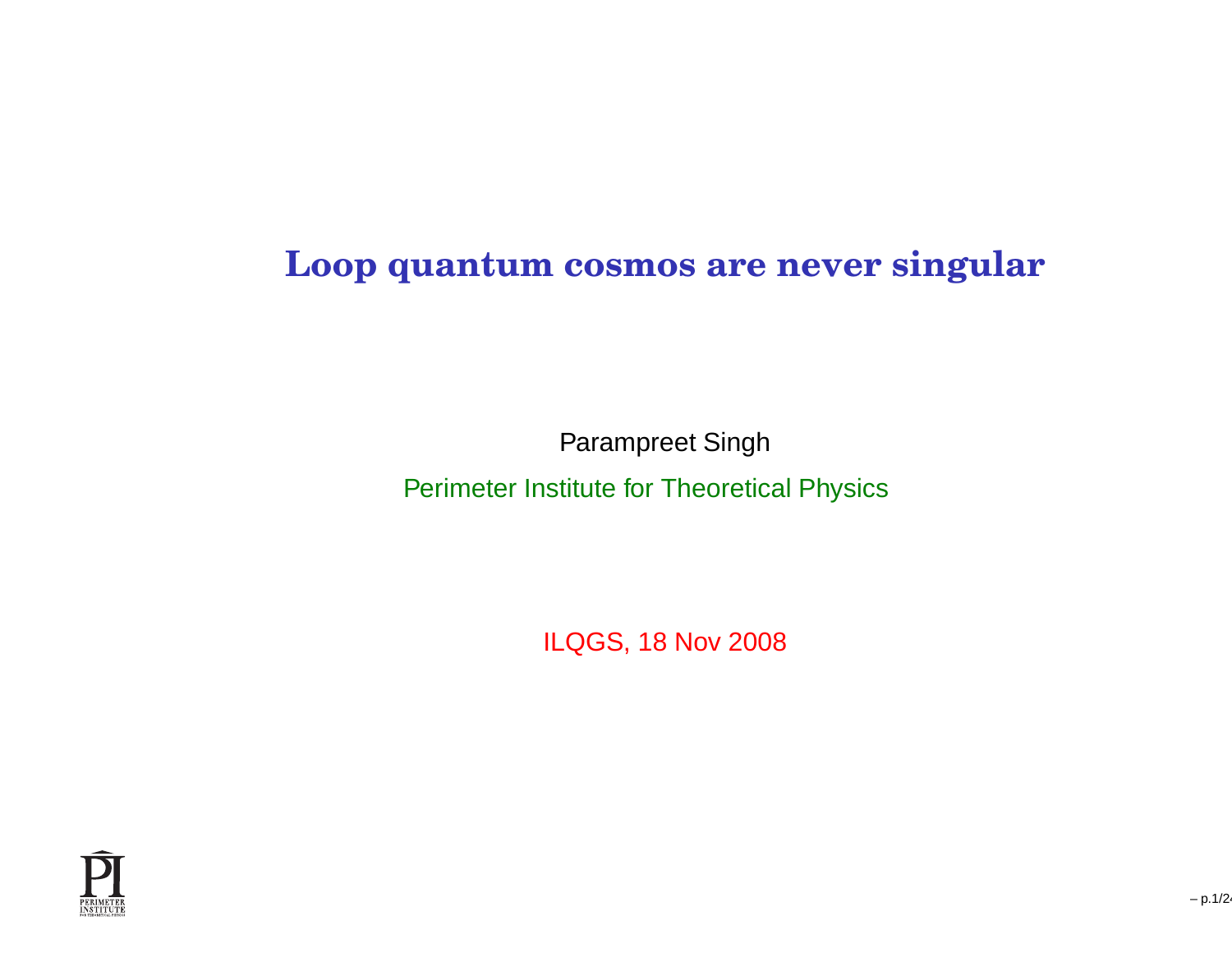#### **Outline**

- **Motivation**
- **P** Features of Effective Dynamics
- Classical Singularities in Cosmology: Complete ClassificationL
- Illustration of singularities and their resolution via <sup>a</sup> Model
- General analysis of singularities
- Summary and further directions◢

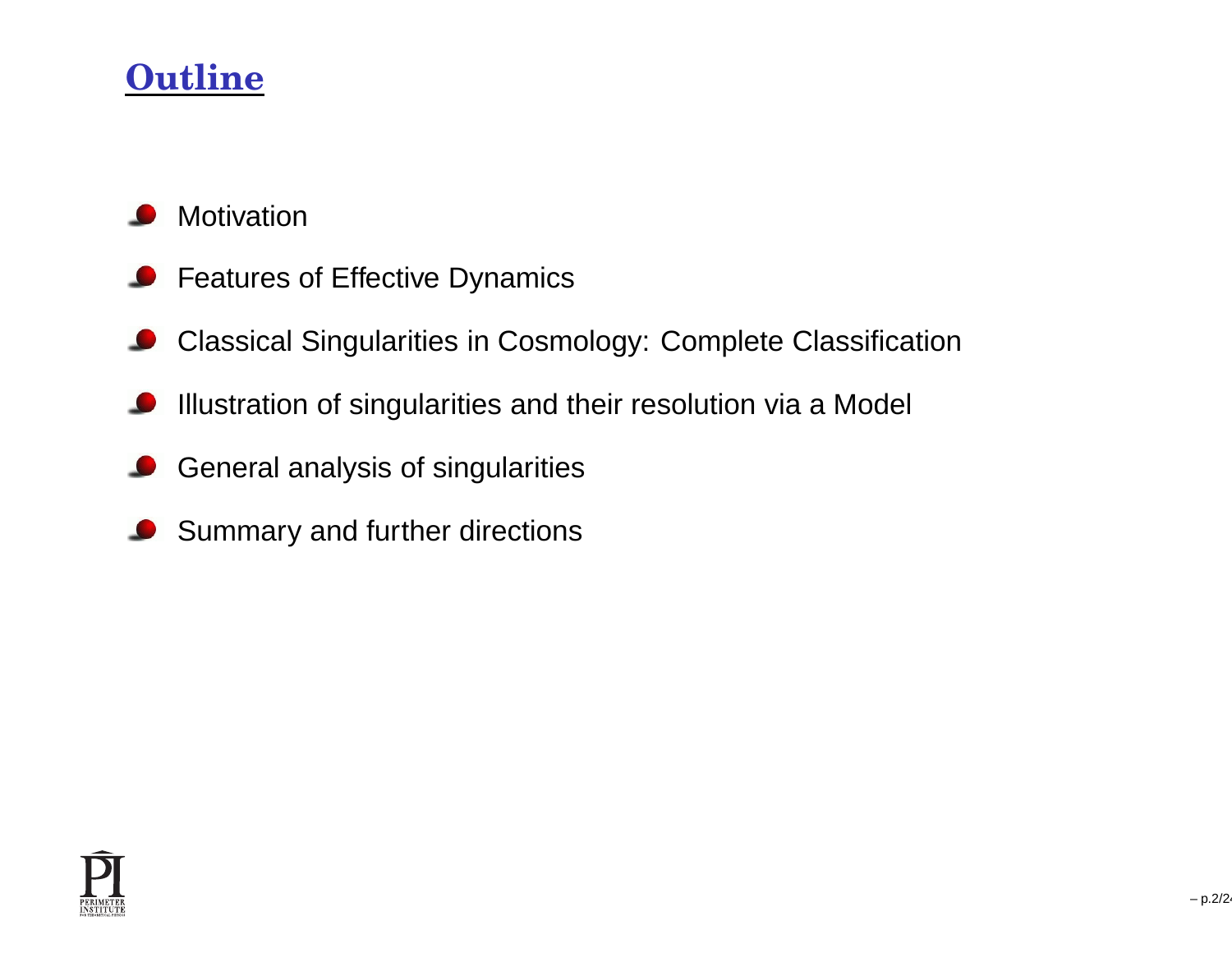# **Motivation**

 Singularities are the boundaries of spacetime in the classical theory. Some common characetristics: inextendibility of geodesics, spacetime curvaturediverges, all objects crushed to zero volume.

– Interestingly singularities were first discovered in simplest models. Wereconsidered as artifacts of highly symmetric models. Powerful singularity theorems of Penrose, Hawking and Geroch proved that singularities are genericfeatures of classical spacetime.

- **Singularities of GR are windows of new physics in quantum gravity. Point to the**  limitations of the classical theory. A quantum theory of spacetime is expected tocure all spacelike singularities.
- Using the technology of LQG, various symmetric models have been studied(e.g. LQC). Key prediction is <sup>a</sup> bounce at Planck scale and absence of big bang/crunch singularities. Results confirmed in <sup>a</sup> variety of models (includingsome inhomogeneous situations).
	- Is singularity resolution an artifact of symmetry reduction?
	- Or is there <sup>a</sup> non-singularity theorem for quantum geometry?
- Questions we are interested in: Is the singularity resolution generic in isotropic, flat, homoegenous LQC? Does LQC resolve all spacelike singularities(includingfuture singularities)? Any counter examples (work of Cailleteau, Cardoso, Vandersloot & Wands (08))?



Caveats: Assume effective spacetime picture with arbitrary matter. Excludehigher order quantum effects resulting from state dependent properties.  $\frac{1}{2}$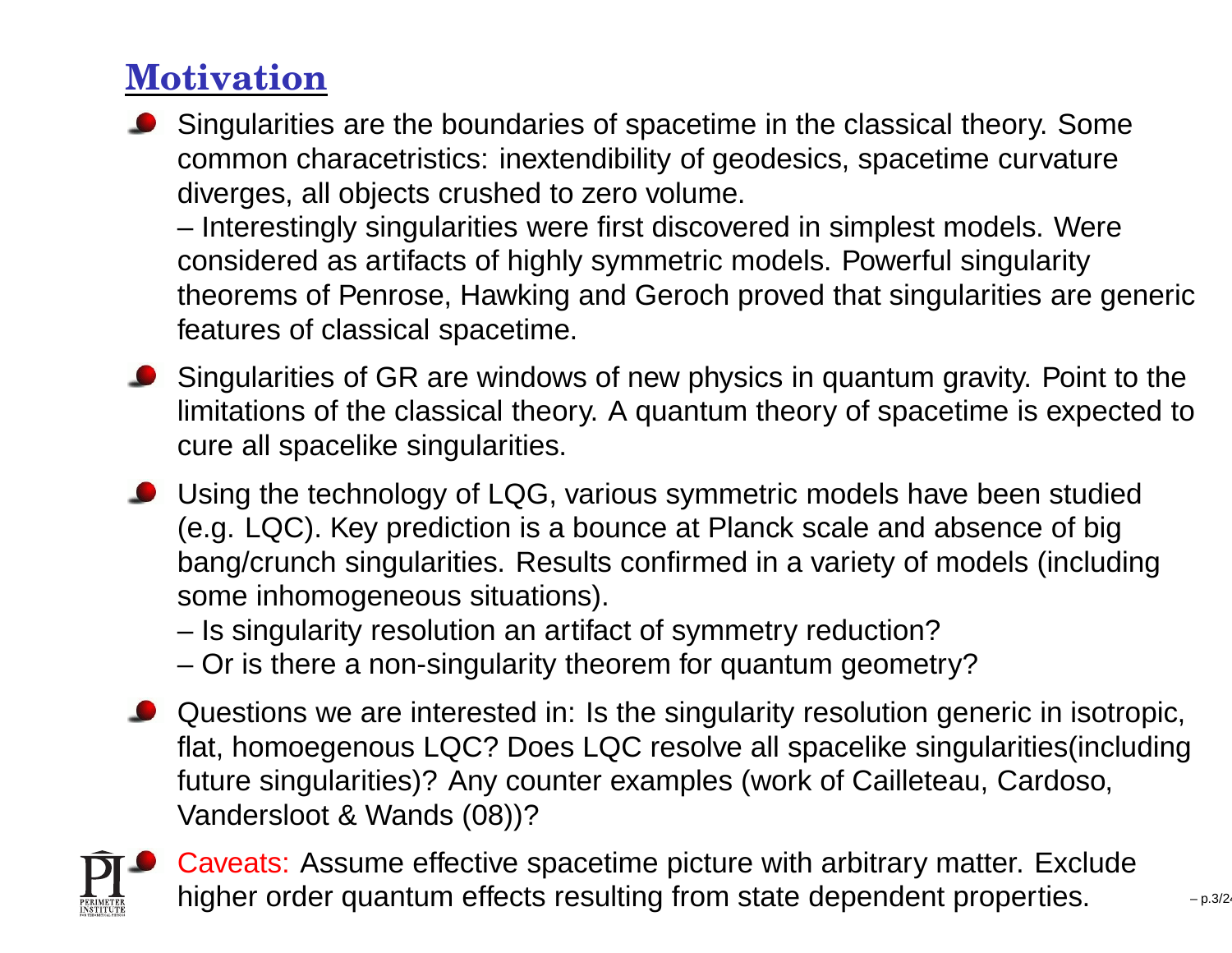# **LQC: Homogeneous and Isotropic setting**

Spatial homogeneity and isotropy: Manifold is  $\mathbb{R}^3.$  Introduce a fiducial flat metric and fiducial triad  $\mathring{e}^a_i$  $\stackrel{a}{i}$  and co-triad  $\mathring{\omega}_a^i.$ 

Symmetries  $\Rightarrow$ 

$$
A^i_a = c \mathring{V}^{-1/3} \mathring{\omega}^i_a, \ \ E^a_i = p \mathring{V}^{-2/3} \left(\det \mathring{\omega}\right) \mathring{e}^a_i
$$

Basic variables:  $c$  and  $p$  satisfy  $\{c,p\}=8\pi G \gamma/3.$ 

Roberston-Walker metric:

$$
ds^{2} = -dt^{2} + a^{2}(t) \left( dr^{2} + r^{2} \left( d\theta^{2} + \sin^{2} \theta d\phi^{2} \right) \right)
$$

– Relation to scale factor:  $\left|p\right|=a^2$  (two possible orientations for the triad)  $c=\gamma\dot{a}$  (on the space of physical solutions of GR).

Elementary variables

– Holonomies:  $h_k(\mu) = \cos(\mu c/2)\mathbb{I} + 2\sin(\mu c/2)\tau_k$ ,  $\mu \in (-\infty, \infty)$ .

Elements of form  $\exp(i\mu c/2)$  – generate algebra of almost periodic functions

$$
\prod_{\text{PUNETER}}\text{Hilbert space: } \mathcal{H}_{\text{kin}}=L^2(\mathbb{R}_{\text{B}},d\mu_{\text{B}})
$$

– p.4/24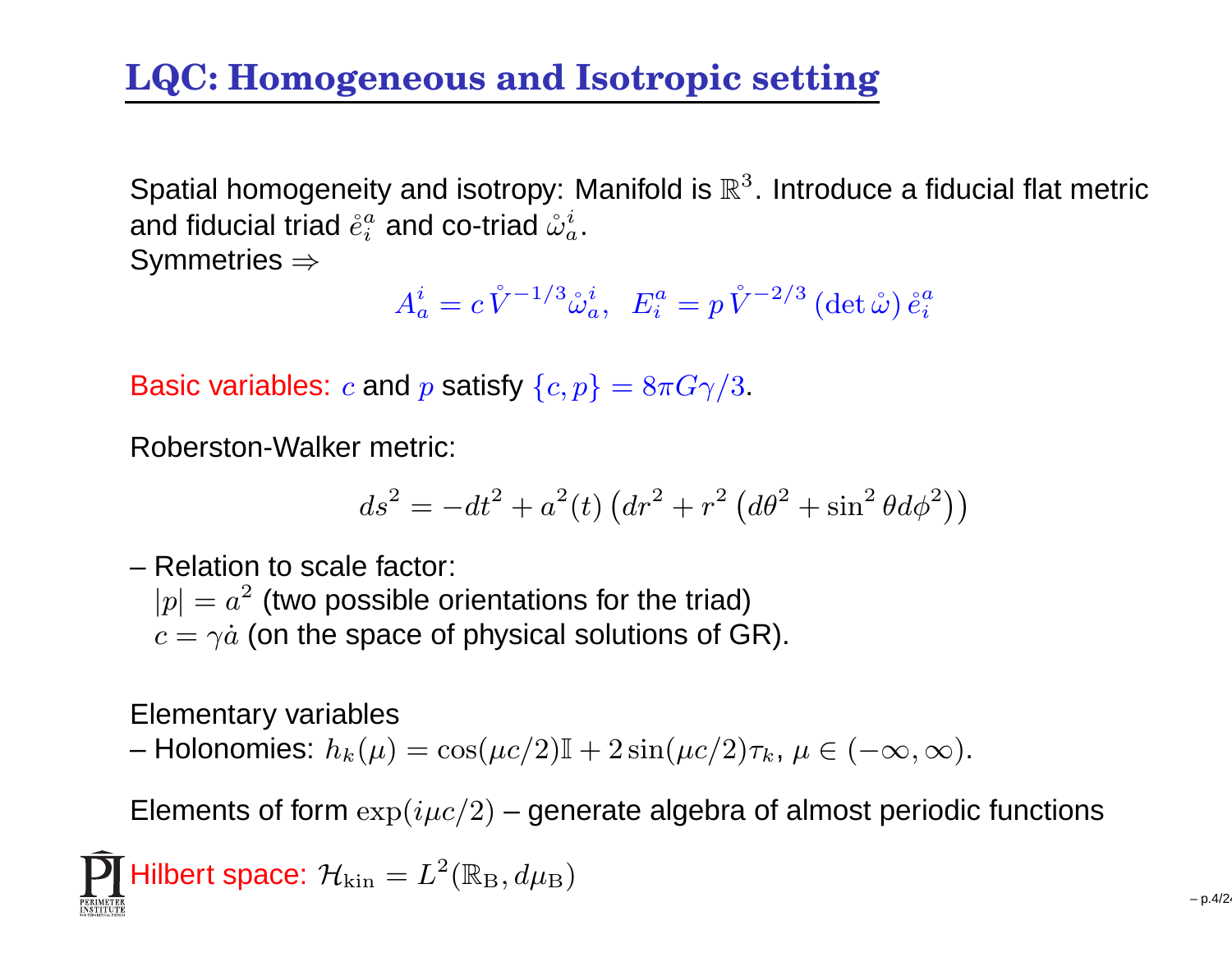#### **Hamiltonian Constraint (flat model)**

$$
C_{\rm grav} = -\int_{\mathcal{V}} d^3x \, N \, \varepsilon_{ijk} \, F_{ab}^i \, (E^{aj} E^{bk} / \sqrt{|\det E|})
$$

Procedure: Express  $C_{\rm grav}$  in terms of elementary variables and their Poisson brackets

– Cl[a](#page-4-0)ssical identity of the phase space:<del>ª</del>

$$
\varepsilon_{ijk}(E^{aj}E^{bk}/\sqrt{|\det E|}) \longrightarrow \text{Tr}(h_k^{(\mu)}\{h_k^{(\mu)-1},V\}\tau_i)
$$

(Peak tied to the fiducial volume of the cell introduced to define symplectic structure)

– Express field strength in terms of holonomies and quantize.

Leads to two types of quantum modifications:

(i) Curvature modifications from field strength. Solely responsible for bounce at  $\rho=\rho_{\rm crit}\sim0.41\rho_{\rm Pl}.$ 

(ii) Inverse triad corrections (also for the matter part). Not tied to any curvaturescale in the flat model. Lack of predictive power.

<span id="page-4-0"></span>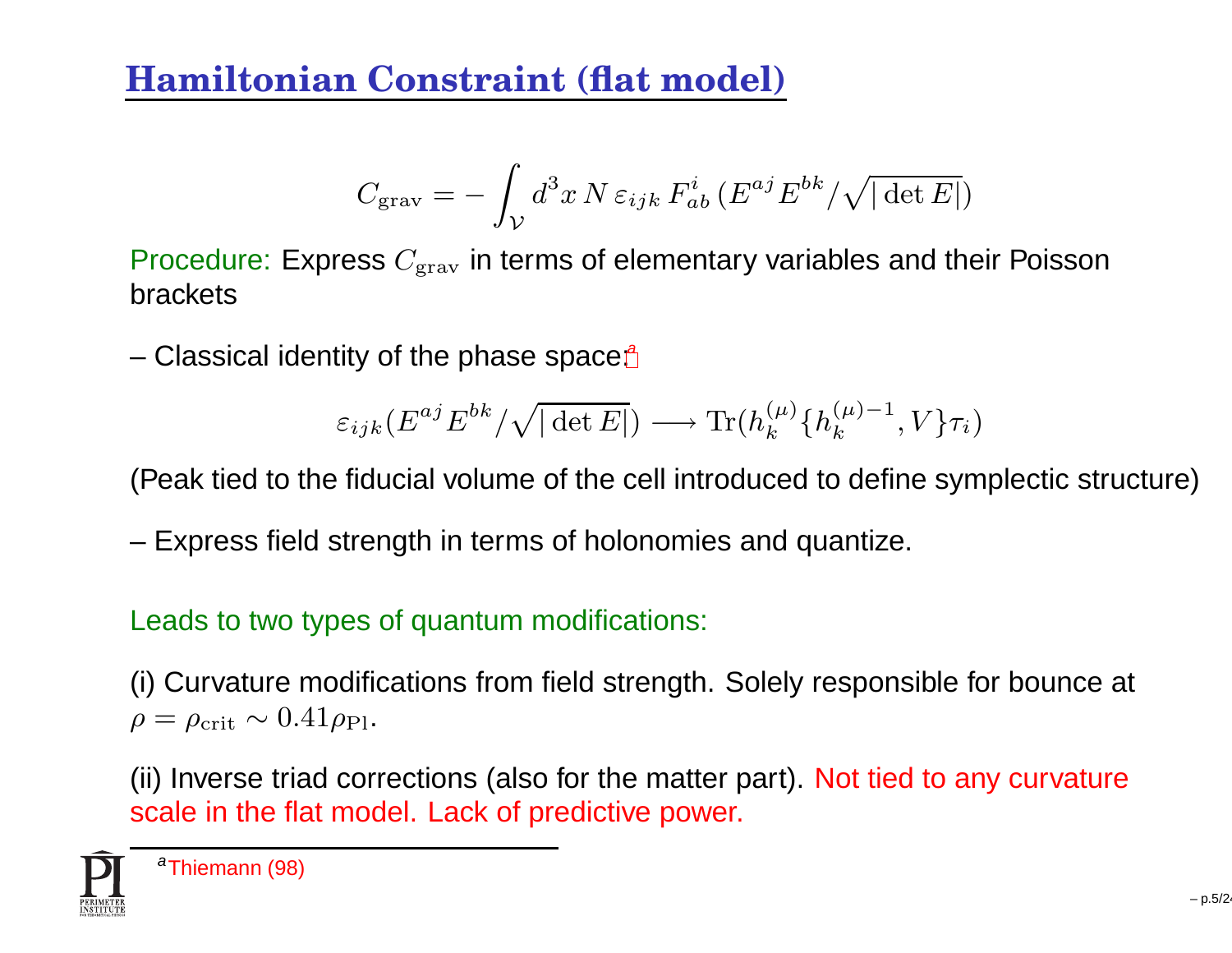#### To extract physics:

– Isolate <sup>a</sup> 'time' variable. Find physical Hilbert space, inner product and suitable (Dirac) observables. Construct semi-classical states at late 'times' and evolve them. Compare with classical trajectory. Extract predictions.

Quantization performe[d](#page-5-0) rigourously for various mod[e](#page-5-2)[l](#page-5-3)[s](#page-5-4)<sup>[a](#page-5-5)[bc](#page-5-6)defg</sup> Robustness of key features (i.e. bounce for generic states, supremum on energydensity) proved using an exactly solvable model  $(sLQC)^h$  $(sLQC)^h$  $(sLQC)^h$ 

Interestingly, LQC admits an effective spacetime description. Effective dynamics an excellent approximation to quantum dynamics for states which are semi-classical at late times. Obtained using geometric formulation of QM. Hilbert space regarded asphase space which has <sup>a</sup> bundle structure: base space is classical phase spaceand states with same  $(\langle \hat{q}^i\rangle, \langle \hat{p}_i\rangle)$  constitute fibers. Using semi-classical states find horizontal sections preserved by the quantum Hamiltonian to a desired accu[ra](#page-5-8)cy<sup>*i*</sup>.

<span id="page-5-8"></span><span id="page-5-7"></span>h<sub>Ashtekar, Corichi, PS (08)</sub>



aMassless Scalar in Flat Universe: Ashtekar, Pawlowski, PS (06)

<sup>b</sup>Closed Universe: Ashtekar, Pawlowski, PS, Vandersloot (06); Szulc, Kaminski, Lewandowski (06)<sup>c</sup>Anti-deSitter Universe: Bentivegna, Pawlowski (08)

 $d$ deSitter Universe: Ashtekar, Pawlowski (08)

<sup>&</sup>lt;sup>e</sup>Bianchi-I Model: Ashtekar, Wilson-Ewing (08); Martin-Benito, Mena-Marugan, Pawlowski (08); Szulc (08)

<sup>f</sup>Gowdy Models: Martin-Bento, Garay, Mena Marugan (08)

<span id="page-5-6"></span><span id="page-5-5"></span><span id="page-5-4"></span><span id="page-5-3"></span><span id="page-5-2"></span><span id="page-5-1"></span><span id="page-5-0"></span><sup>g</sup>Massive Scalar (Inflationary potential): Ashtekar, Pawlowski, PS (08)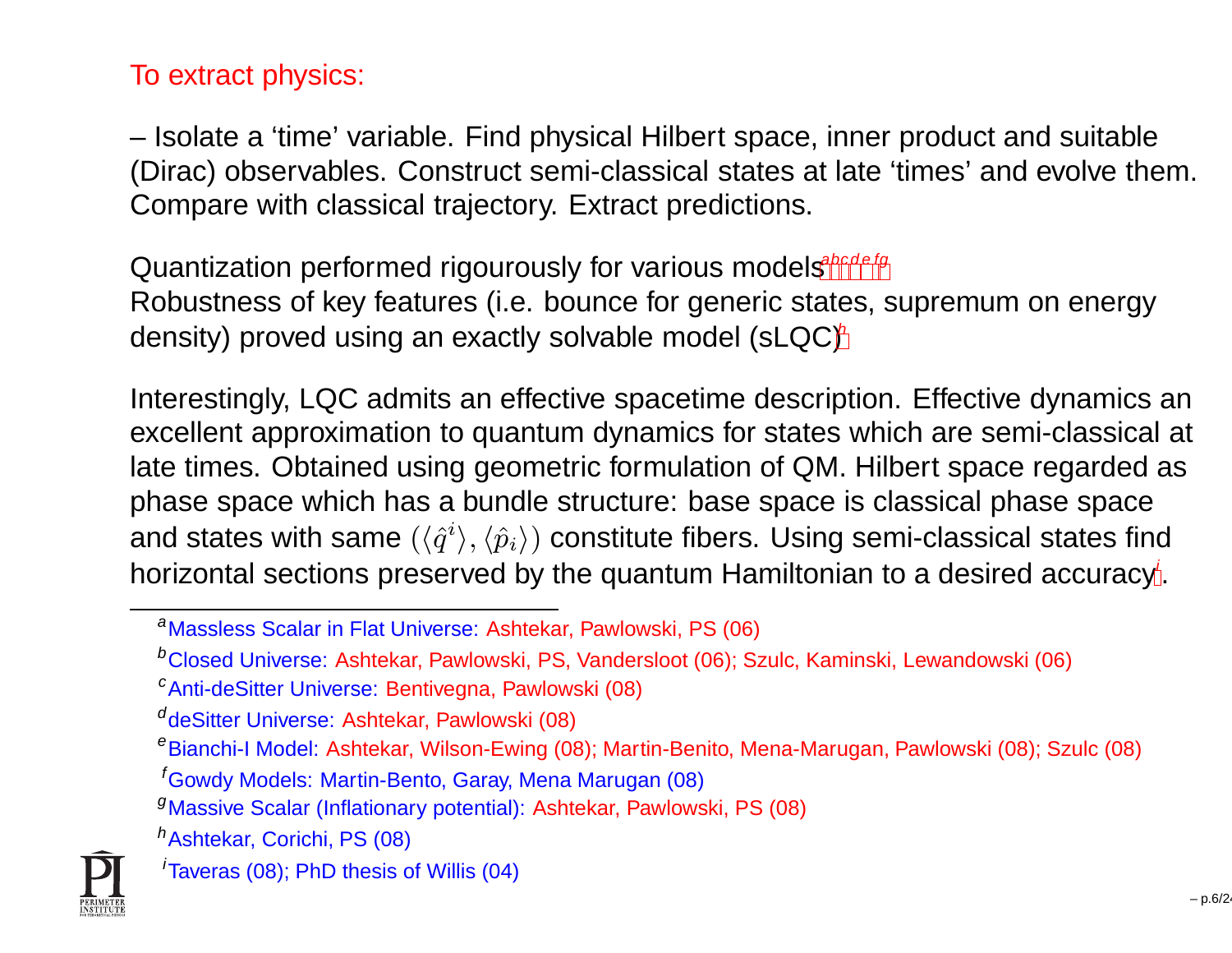#### **Effective Dynamics**

Obtained from effective Hamiltonian (improved dynamics)

$$
{\cal H}_{\rm eff}=-\frac{3}{8\pi G\gamma^2}\,\frac{\sin^2(\lambda\beta)}{\lambda^2}V+\,{\cal H}_{\rm matt}
$$

where  $\{\beta, V\} = 4\pi G \gamma$ ,  $\beta := c/|p|^{1/2}$  and  $V = |p|^{3/2}$ .

Modified dynamical equations are obtained using Hamilton's equations of motion.

Modified Friedman equation:

$$
H^{2} = \frac{8\pi G}{3} \rho \left( 1 - \frac{\rho}{\rho_{\text{crit}}} \right), \quad \rho_{\text{crit}} = \frac{\sqrt{3}}{(32\pi^{2}\gamma^{3}G^{2}\hbar)} = 0.41\rho_{\text{Pl}}
$$

Modified Raichaudhuri equation:

$$
\frac{\ddot{a}}{a} = -\frac{4\pi G}{3} \rho \left( 1 - 4 \frac{\rho}{\rho_{\rm crit}} \right) - 4\pi G P \left( 1 - 2 \frac{\rho}{\rho_{\rm crit}} \right)
$$

Quantum geomtery only affects gravitational part, hence matter part yields theunmodified conservation law:  $\dot{\rho}=3H(\rho+P).$  (Hence no change in equation of state:  $w =$  $= P/\rho$ ). – p.7/24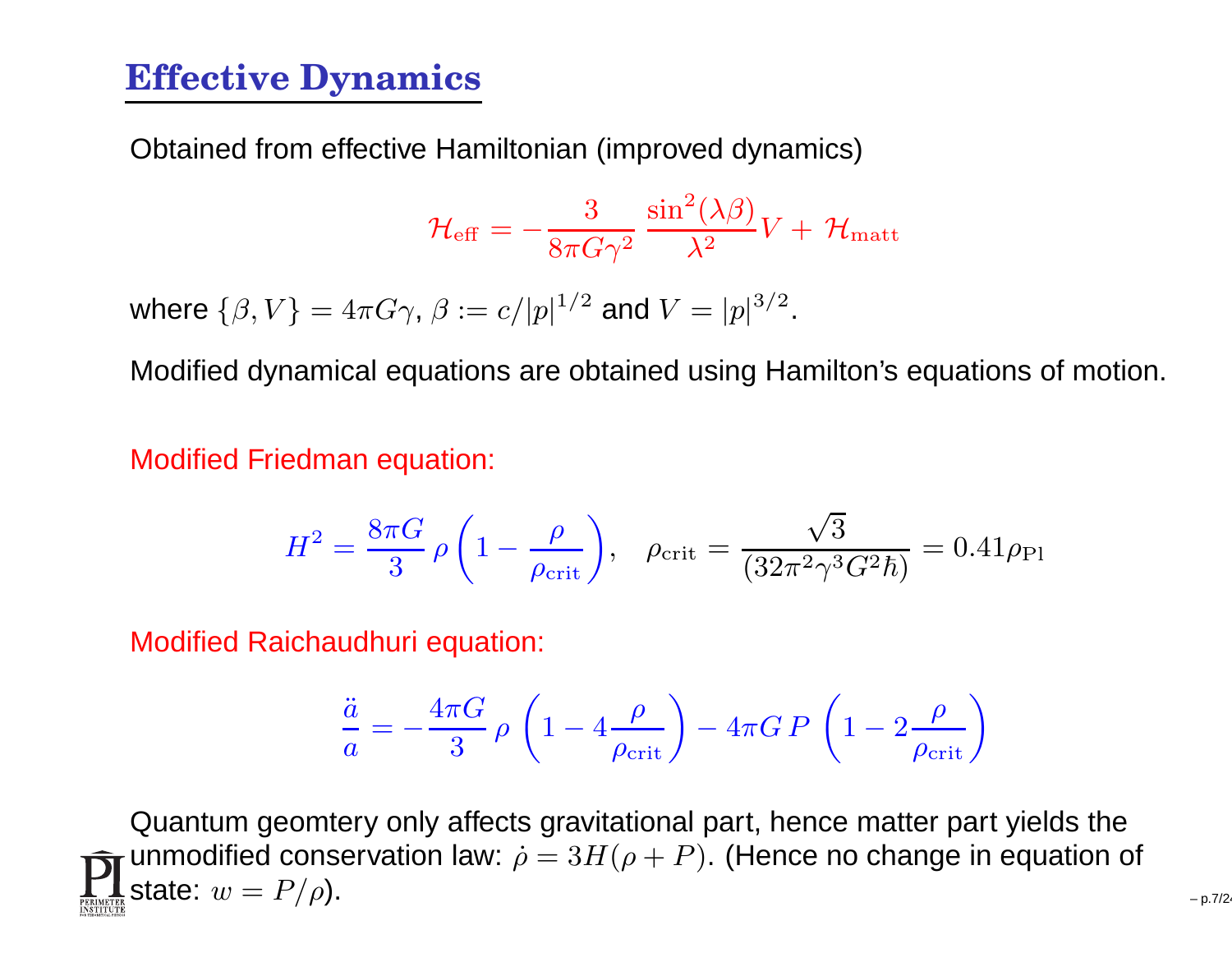## **Some features of new physics**

Modified Friedman equation implies that  $0\leq \rho \leq \rho_{\rm crit}.$  Hubble rate has an upper bound:

$$
|H|_{\text{max}} = \left(\frac{1}{\sqrt{3} 16\pi G \hbar \gamma^3}\right)^{1/2}
$$

When  $\rho=\rho_{\rm crit}$ , Hubble vanishes and the fate of the universe is determined by the Raichaudhuri equation:

$$
\frac{\ddot{a}}{a} = 4\pi G (1+w) \rho_{\rm crit}
$$

For matter with  $w > -1$  that is which satisfies null energy condition (NEC) loop quantum dynamics predicts a bounce and for matter with  $w<-1$  universe undergoes <sup>a</sup> recollapse.

There exists <sup>a</sup> critical value of scale factor isolated from the values at whichenergy density diverges classically. As an example for  $w=$  constant, integrating<br>espectuation low: conservation law:

$$
a_{\rm crit} = a_o \left(\rho_{\rm crit}/\rho_o\right)^{3(1+w)} > 0
$$

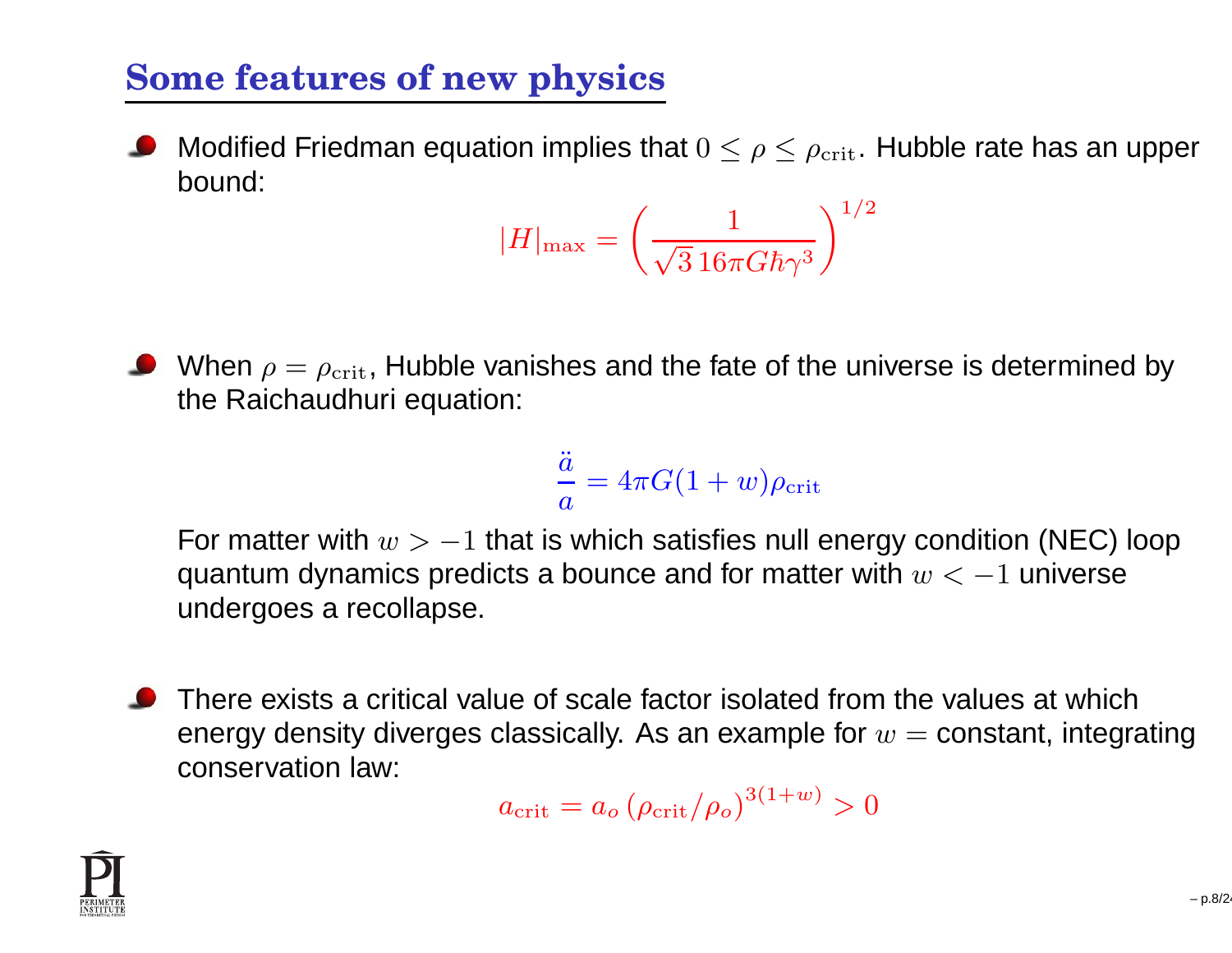## **Some features of new physics**

**Spacetime curvature:** 

$$
R = 6\left(H^2 + \frac{\ddot{a}}{a}\right) = 8\pi G\rho \left(1 - 3w + 2\frac{\rho}{\rho_{\rm crit}}(1 + 3w)\right)
$$

It is bounded above in effective spacetime unless  $w = P/\rho \rightarrow \infty$ . That is when pressure diverges with energy density going to zero. Seems very pathological case but may arise in some scenarios.

– For matter satisfying NEC, maximum is reached for massless scalar:  $|R| = 48\pi G\,\rho_{\mathrm{crit}}.$ 

When  $\rho\ll\rho_{\rm crit}$ , dynamics approximates GR:

$$
H^{2} = \frac{8\pi G}{3} \rho, \frac{\ddot{a}}{a} = -\frac{4\pi G}{3} (\rho + 3P)
$$

and

$$
R = 8\pi G(\rho - 3P)
$$

 Numerical simulations for various models show that GR is <sup>a</sup> good approximationalready when  $\rho\approx0.01\rho_{\rm Planck}.$ 

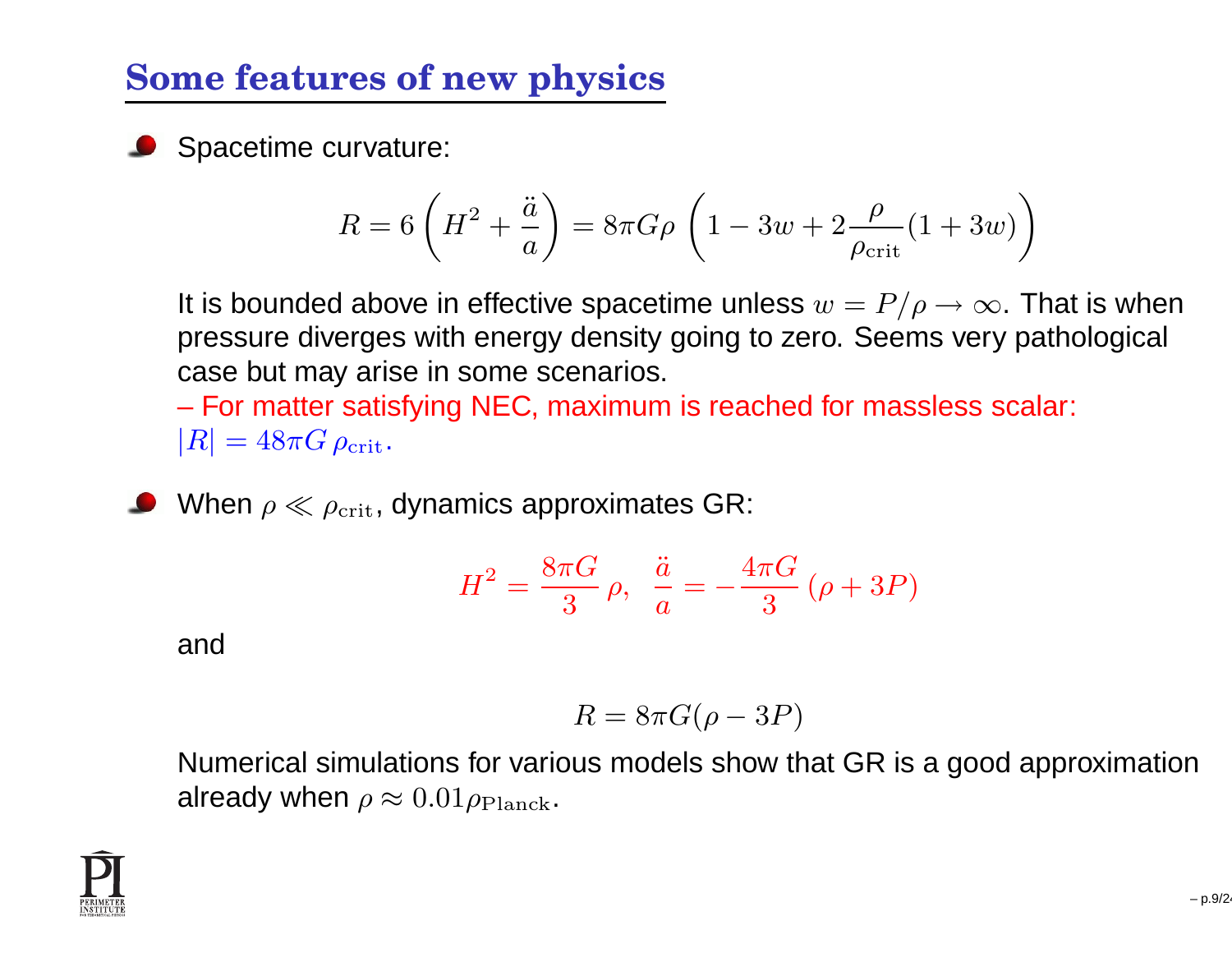# **Types of Singularities (complete classification)**

- **Big Bang/Big Crunch:** The scale factor vanishes in finite time. Energy density blows up. All of the curvature invariants diverge. Inevitable fate of the mattersatisfying null energy condition (except  $\Lambda$ ):  $\rho+P\geq0.$
- **O** Type I singularities (Big Rip): Common in a class of dark energy models. Occur at <sup>a</sup> finite time. The scale factor, energy density and pressure diverge. All curvature invariants diverge. Dominant energy condition is violated:  $|\rho\pm P|\geq 0.$ The universe rips apart!
- **O** Type II singularities (Sudden): Discovered by Barrow and co-workers. Occur at finite value of scale factor. As the singularity is approached the energy densityvanishes but pressure diverges, causing divergence in spacetime curvature. Energy conditions may be violated only near the singularity.
- **Type III singularities:** Singularity occurs at a finite value of scale factor. Energy density, pressure and curvature invariants diverge.
- **Type IV Singularity: Occurs at a finite value of scale factor. Energy density and**  pressure remain finite. Curvature invariants are bounded. However, curvaturederivatives diverge.

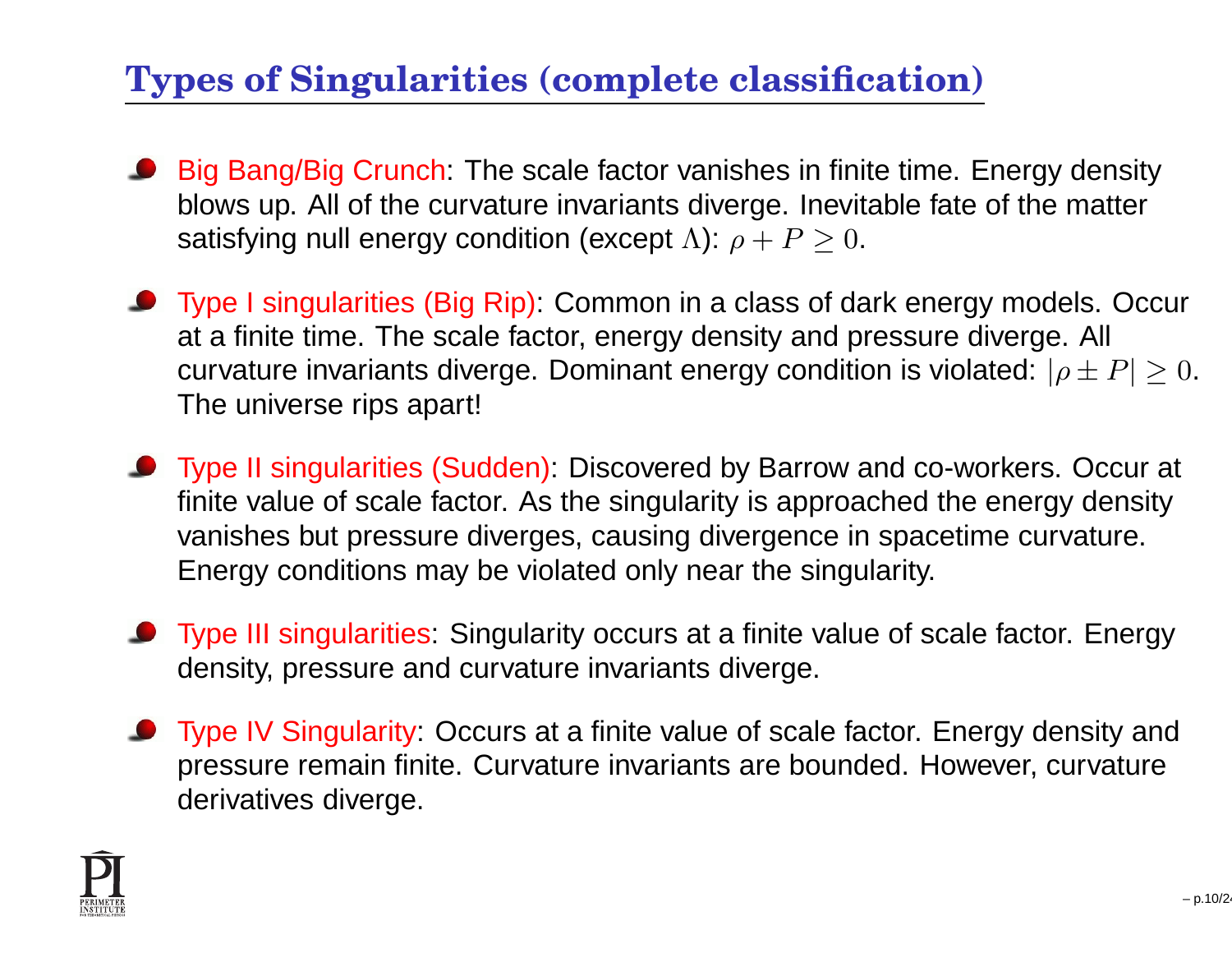## **Various works on future singularities**

- Sami, PS & Tsujikawa (2006): Showed that the Type I big rip singularity occurring in certain phantom models  $(w<-1)$  can be successfully resolved in LQC.
- Samart & Gumjudpai; Naskar & Ward (2007): Phantom dynamics with exponential potentials. Big rip avoided.
- Wu & Zhang; Fu, Yu & Wu (2008): Interacting phantom models. Type I singularity resolved.
- Kamenshchik, Kiefer, Sandhofer (2007): Some quantization aspects of Type II singularity studied.
- Cailleteau, Cardoso, Vandersloot & Wands (2008): Unbounded exponential potential in phantom model. A Type I singularity exists in classical theory. Quantum geometry converts it to <sup>a</sup> Type II singularity. Quantum geometry doesnot prevent divergence of spacetime curvature. Artifact of <sup>a</sup> particularpotential/model? Unphysical matter? Breakdown of effective equations?

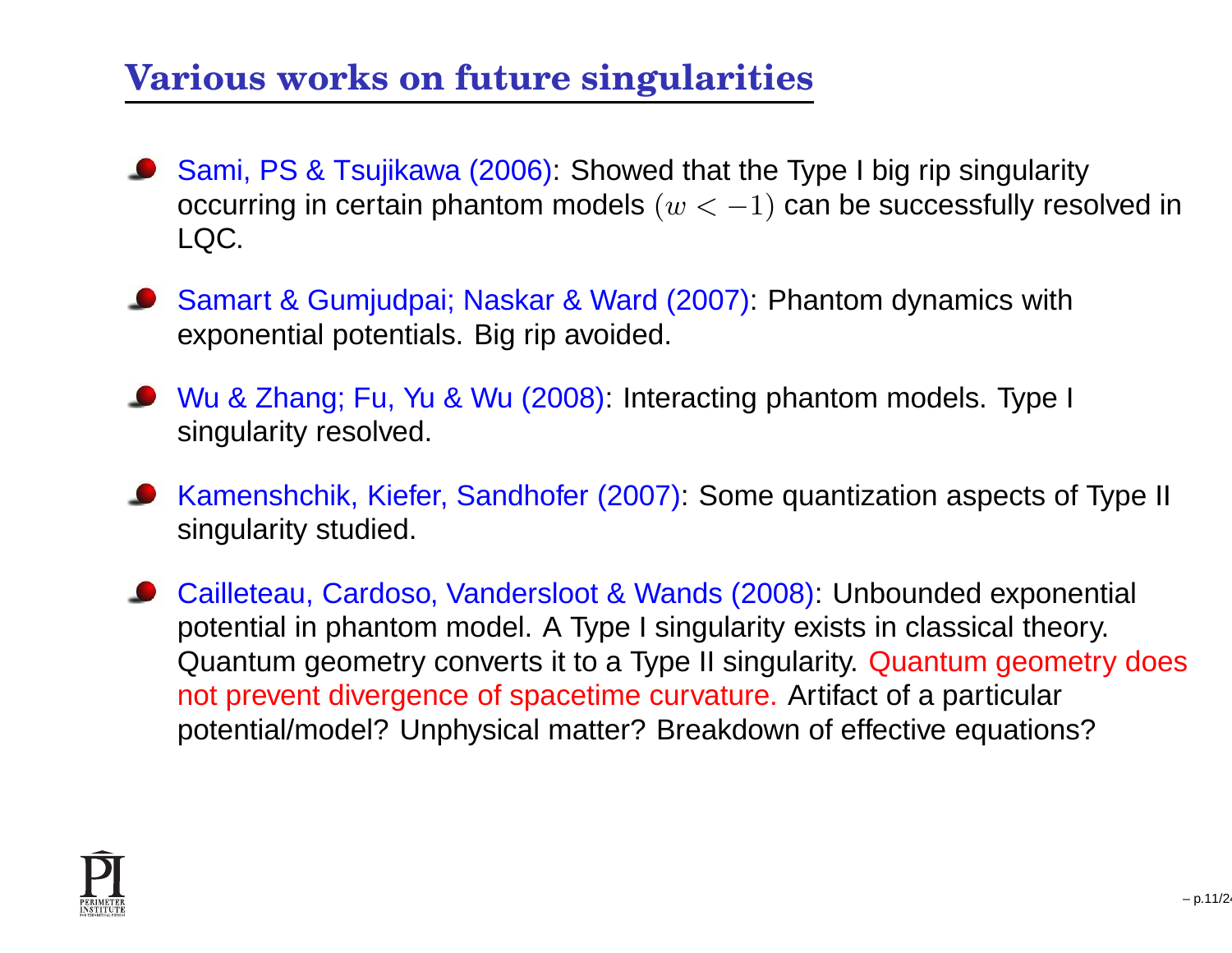## **Modeling singularities**

Let us consider [a](#page-11-0) general matter model based on the ansatz: a

$$
P = -\rho - f(\rho), \quad f(\rho) = \frac{AB\rho^{2\alpha - 1}}{A\rho^{\alpha - 1} + B}
$$

Using the conservation law (which is unmodified also in LQC):

$$
\rho = \left(-\frac{A}{B} \pm \left(\frac{A^2}{B^2} - 6(\alpha - 1)A \ln\left(\frac{a}{a_o}\right)\right)\right)^{1/(1-\alpha)}
$$

We probe the dynamics and properties of curvature invariant  $(R)$  using modified Friedman, Raichaudhuri equations and

$$
\dot{R} = 6(\ddot{H} + 4H\dot{H})
$$

Due to symmetries of the spacetime, investigating the behavior Ricci scalar issufficient to understand all higher order invaraints.

<span id="page-11-0"></span><sup>&</sup>lt;sup>a</sup>Nojiri, Odintsov, Tsujikawa (2005).

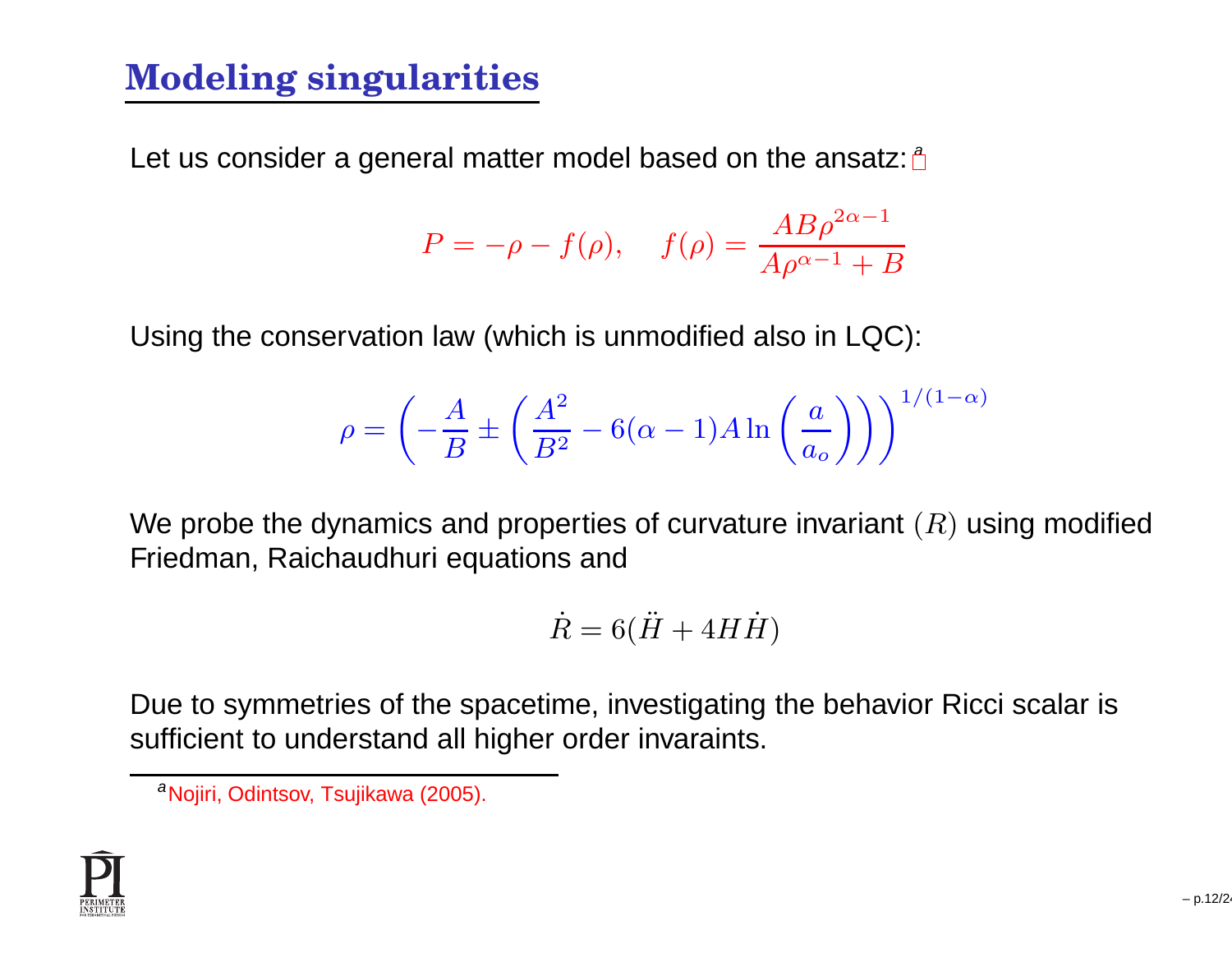## **Type I Singularity and its Resolution**

Occurs when parameters:  $3/4 < \alpha < 1, A > 0.$ 

Classically the model has no initial singularity but only <sup>a</sup> future singularity wherescale factor diverges along with  $\rho, H, |R| \to \infty$  in finite time.



Due to upper bound on  $\rho$  in LQC, energy density can not diverge. Universe recollapses when  $\rho=\rho_{\rm crit}.$  Classical big rip is generically avoided.

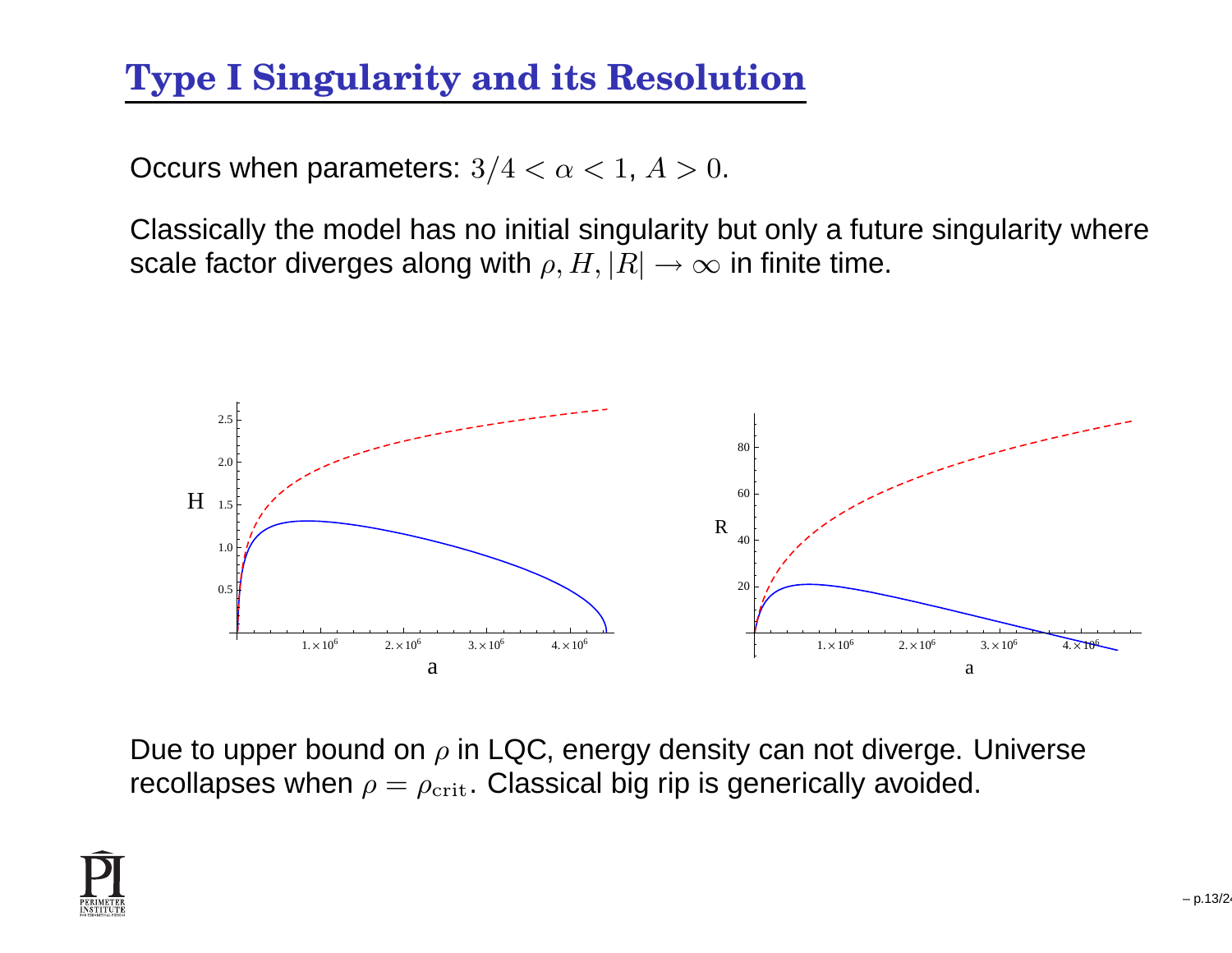# **Type II Singularity and its Non-Resolution**

A necessary condition to have a sudden singularity is  $A/B < 0.$ 



LQC resolves the initial (final) big bang (crunch) singularity. However, the curvature grows unbounded both in classical theory and LQC when the sudden singularity isapproached.

Quantum geometry does not control divergence of curvature. A generic feature of Type II models in LQC. (Generalization of conclusion by Cailleteau, Cardoso, Vandersloot & Wands (2008)).

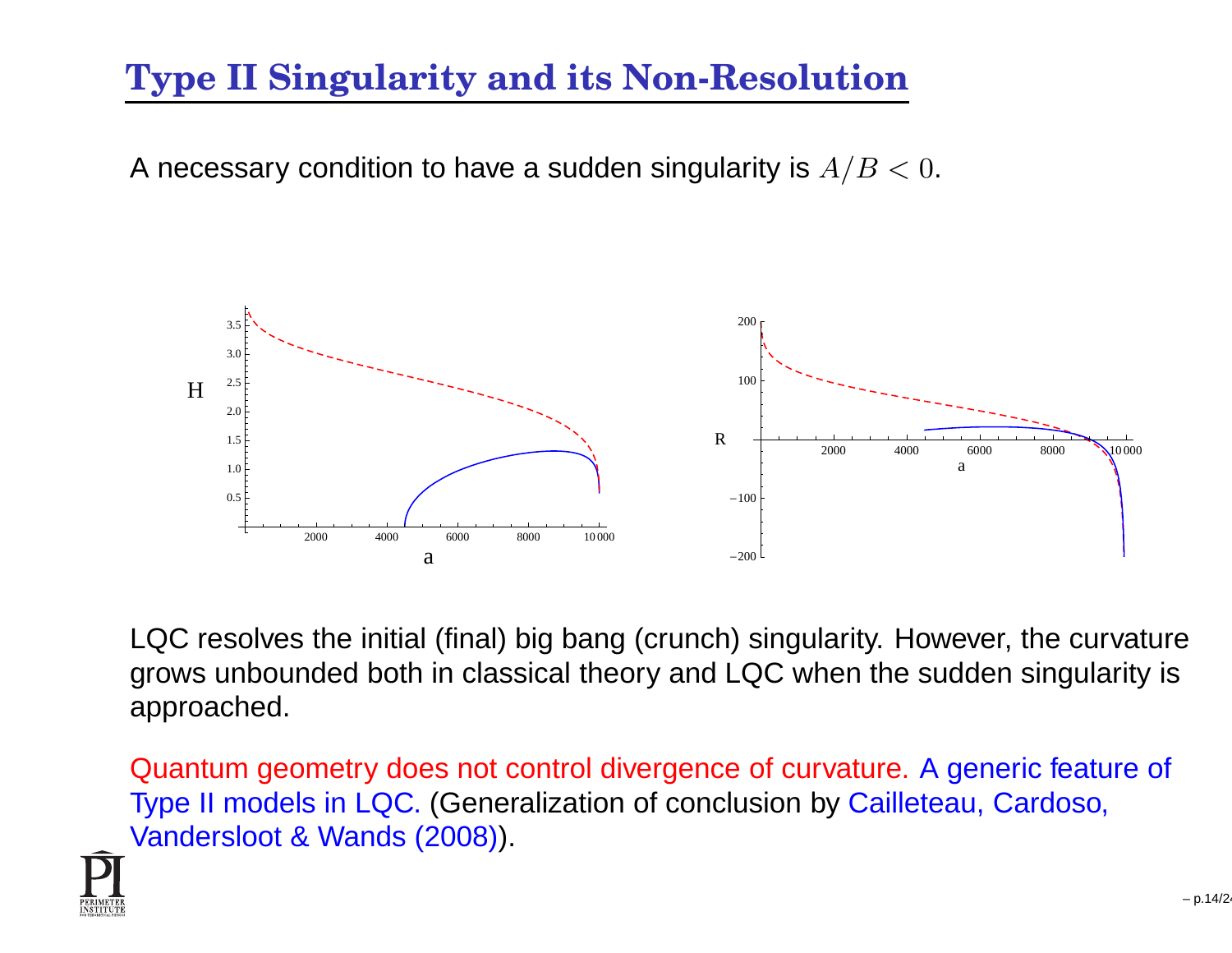# **Type III Singularity and its Resolution**

Parameter:  $\alpha > 1$ .

In the classical theory energy density, pressure, Hubble, Ricci, ... diverge as  $a\rightarrow a_o$ in finite time.



All curvature invariants and Hubble are bounded in LQC. Type III singularity is resolved.

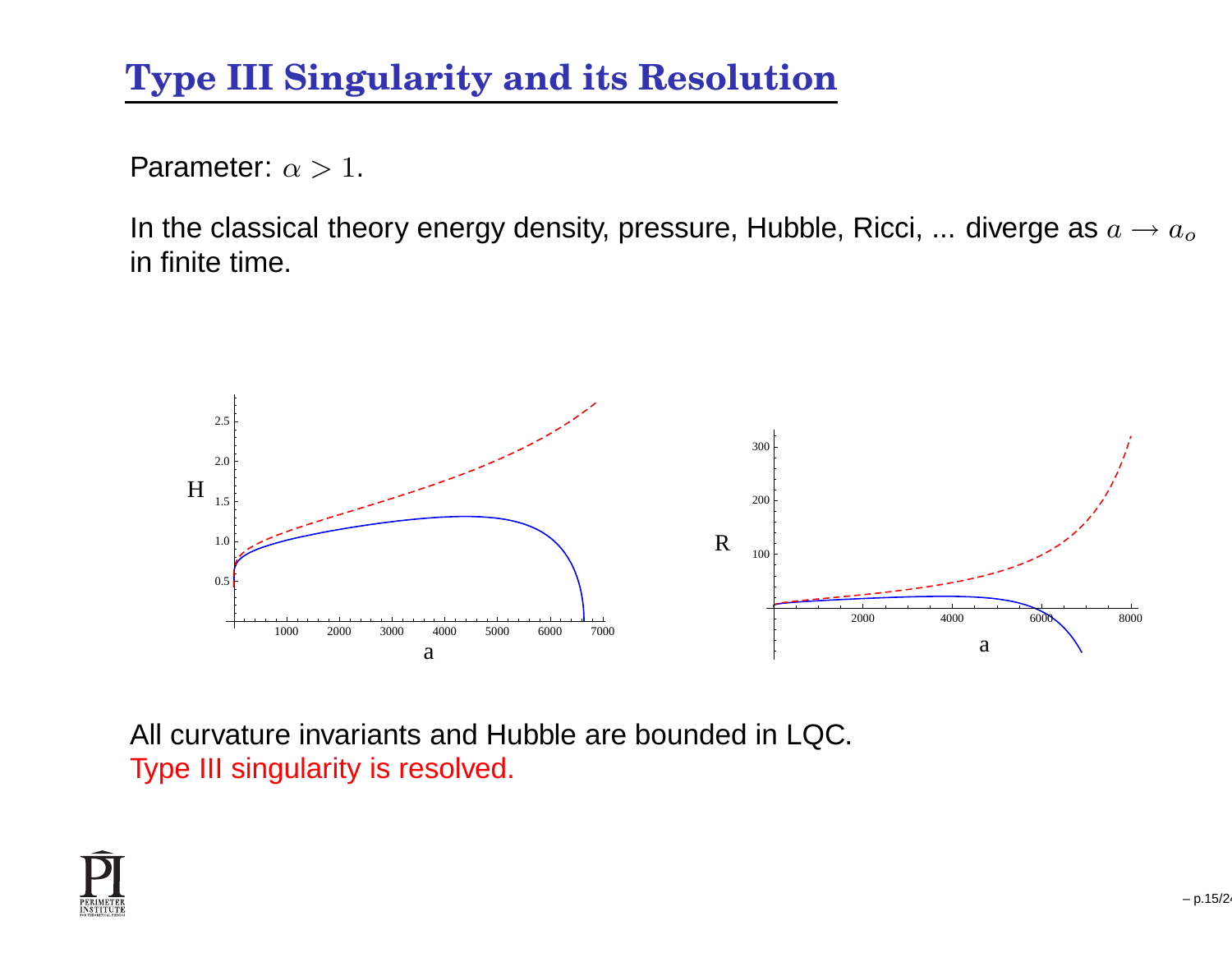# **Type IV Singularity and its Non-Resolution**

Parameter:  $0 < \alpha < 1/2$ . Given a value, it determines the order of dervative of R which diverges.



The Hubble and Ricci curvature are bounded and finite at the Type IV extremal event in both classical theory and LQC. However, derivative of  $R$  diverges. All<br>survature invariante are finite curvature invariants are finite.

LQC does not resolve this curvature derivative singularity.

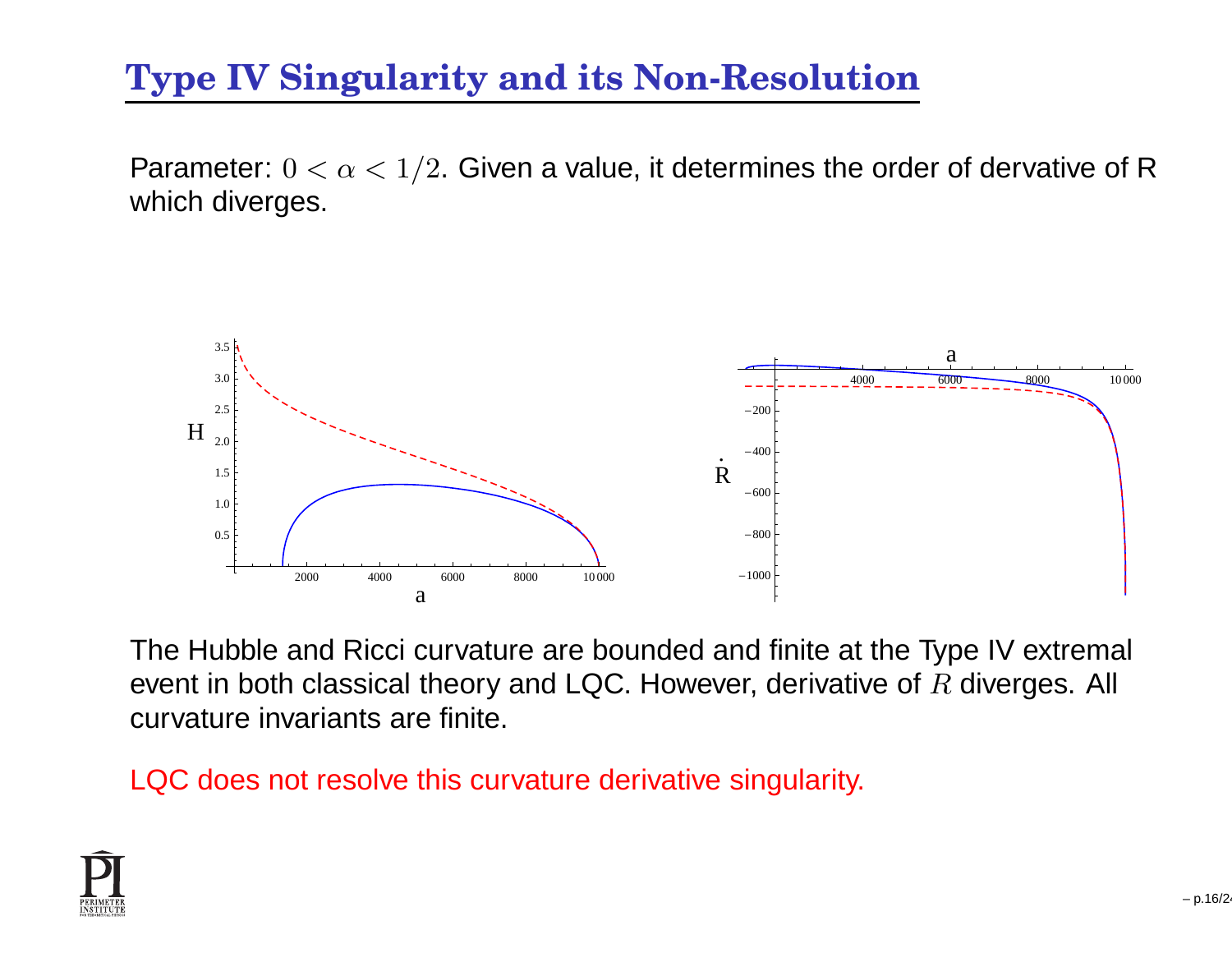– LQC resolves singularities in all those cases where  $\rho \to \infty$ . The scale factor at which divergence escure is excluded from the effective encoetime. This includes l which divergence occurs is excluded from the effective spacetime. This includes BigBang/Crunch, Type I and Type III singularities.

– In Type II singularities,  $\rho \rightarrow 0$  and  $P \rightarrow \pm \infty$  causing divergence of spacetime<br>curvature at a finite value of scale factor. Since dynamical equations approxima curvature at <sup>a</sup> finite value of scale factor. Since dynamical equations approximatethose of classical GR when  $\rho \ll \rho_{\rm crit}$ , it is not surprising that quantum geometry<br>does not resolve Type II singularities does not resolve Type II singularities.

– Type IV singularities are not curvature divergent singularities. Only derivatives of curvature diverge. Since these also occur when  $\rho \rightarrow 0$ , quantum geometric effects<br>play no role to resolve the Type IV singularities play no role to resolve the Type IV singularities.

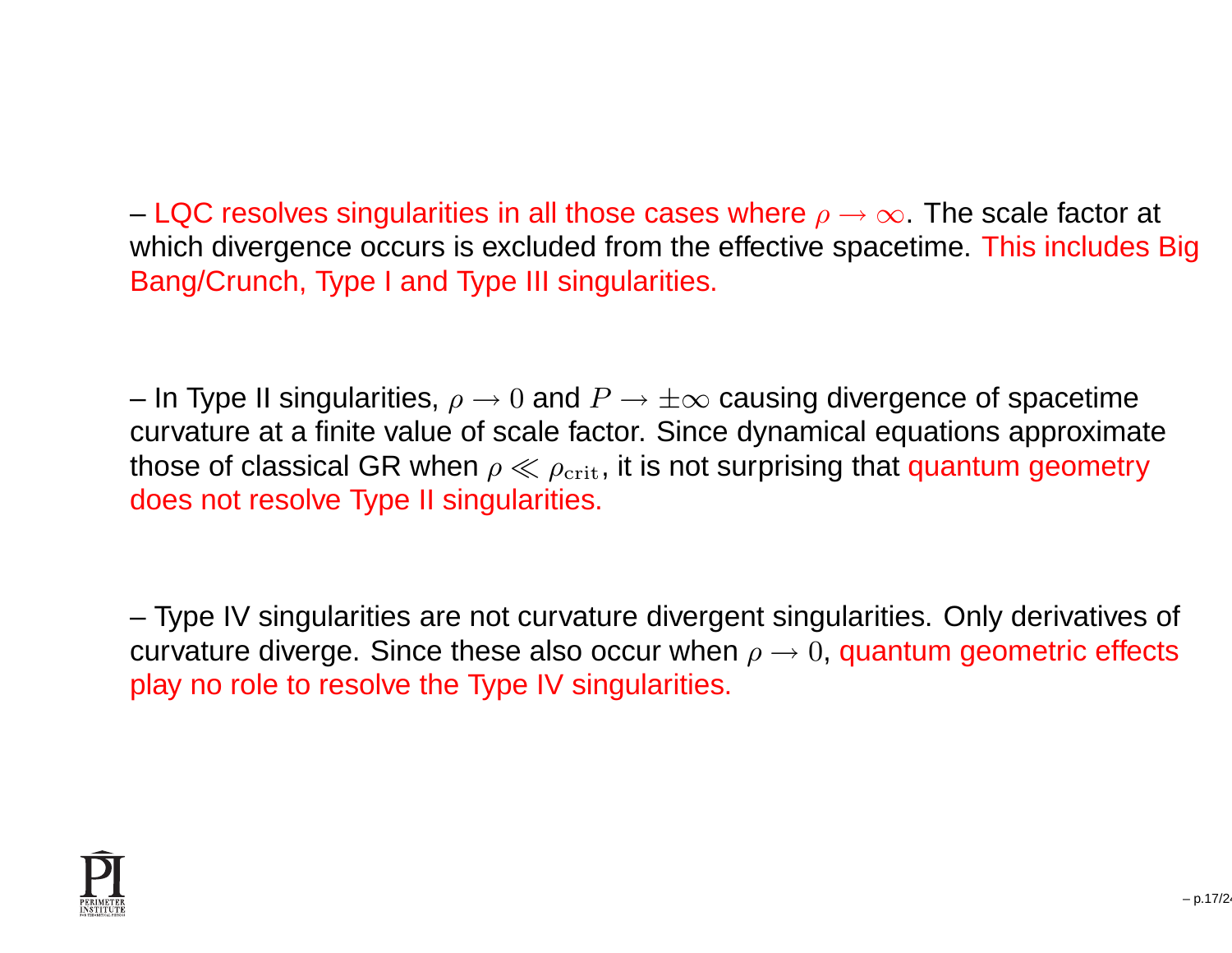When is <sup>a</sup> singularity really <sup>a</sup> singularity?

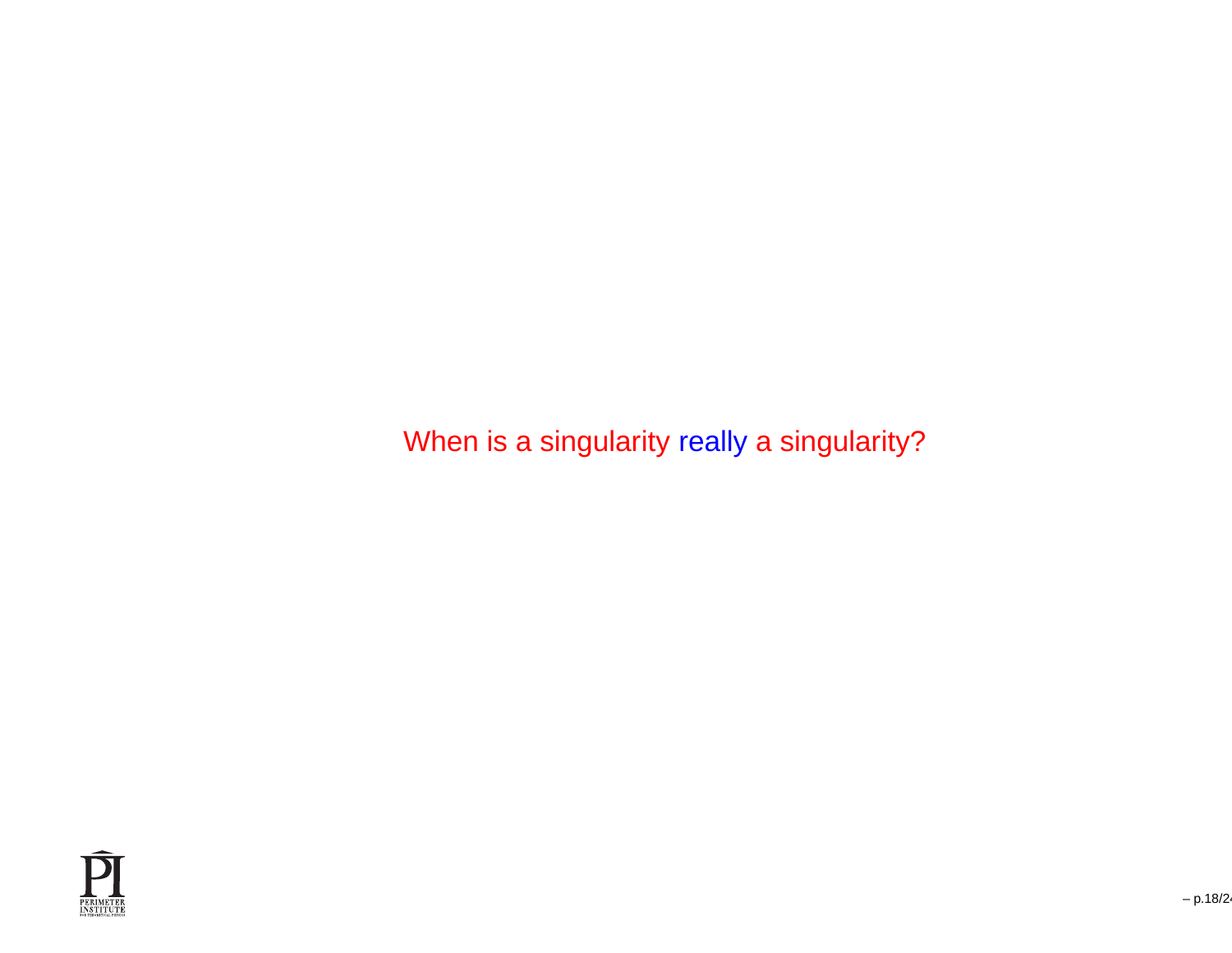– Singularity is the boundary of the spacetime which can be reached by an observer in <sup>a</sup> finite time but beyond which spacetime can not be extended.

– Hawking, Penrose, Geroch Incompleteness Theorems: Existence of geodesics which can not be continued to arbitrary values of the affine parameter.

"A spacetime is singularity free if it is geodesically complete." Sagredo  $^\mathsf{a}$ 

– For the Robertson-Walker metric, geodesic equations:

$$
a^2r' = \chi
$$
,  $t'^2 = \epsilon + \chi^2/a^2$   $\chi = \text{const}$ 

Also  $t'' = -H\, (t'^{\,2} - \epsilon); \, \epsilon = 0$  (unity) for null (particle) geodsics.

Geodesic equations break down only when  $a\to 0$  and/or  $H\to\pm\infty.$ 

<span id="page-18-0"></span><sup>a</sup>What is <sup>a</sup> singularity in GR? (Geroch, Ann. Phys. 48, <sup>526</sup> (1968))

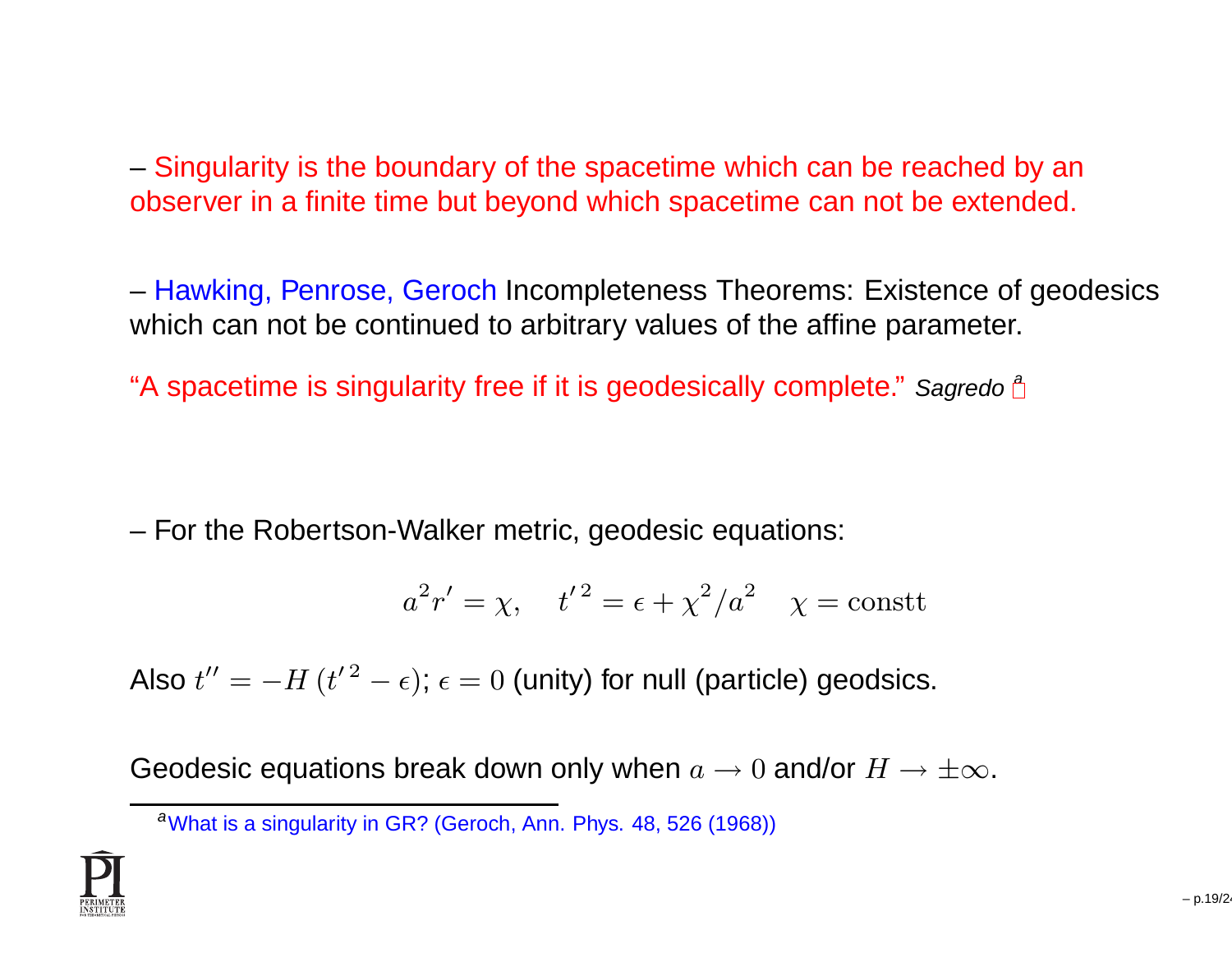#### **Nature of Singularities**

What happens at or near the singularity? What does an in-falling observerexperience? How strong are the effects of curvature?

In GR, there exist scenarios where curvature diverges yet there is no real singularity!

Ellis & Schmidt: A singularity is strong if in falling objects or observer (along with his/her apparatus) experience infinite tidal forces and are thus destroyed irrespective of their physical characteristics. Otherwise the singularity is weak. – Weak singularities allow passage of strong detectors. Examples are shell crossing singularities in gravitational collapse scenarios. Tidal forces are finite andthere is no physical singularity.

– Tipler's criteria: In the FRW case, singularity is strong if the volume vanishes (or diverges). The following integral diverges as  $\tau\to\tau_e$ :

$$
\int_0^\tau d\tau' \int_0^{\tau'} d\tau'' R_{ab} u^a u^b
$$

– Krolak's criteria: Weaker than that of Tipler. For  $\tau \rightarrow \tau_e$  the singularity is strong if following integral diverges:

$$
\int_0^\tau d\tau' R_{ab} u^a u^b
$$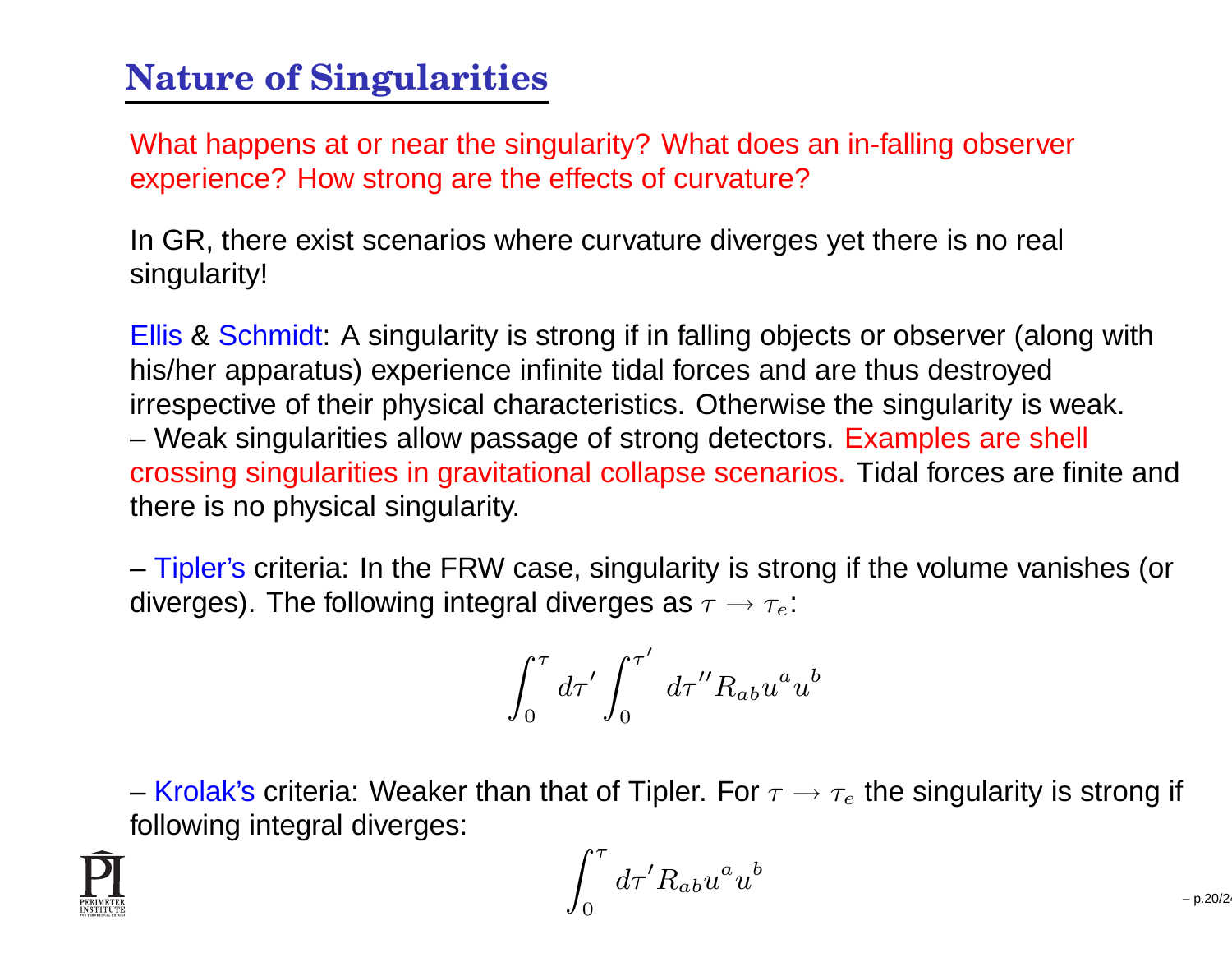Big Bang/Crunch, Type I and Type III singularities have divergence in Hubble and/orvanishing scale factor. Geodesic equations break down and strength integralsdiverge. These are events

- beyond which geodesics can not be extended
- which are strong curvature singularities

Type II and Type IV singularities occur at finite value of scale factor with Hubble finite. Geodesic equations do not break down and both Tipler and Krolak's integralsare finite (Fernandez-Jambrina, Lazkoz (2006)). These are events

- beyond which geodesics can be extended
- which are weak curvature singularities

(Note that in general, classical spacetime is still geodesically incomplete becausethere may exist <sup>a</sup> strong singularity in the past evolution).

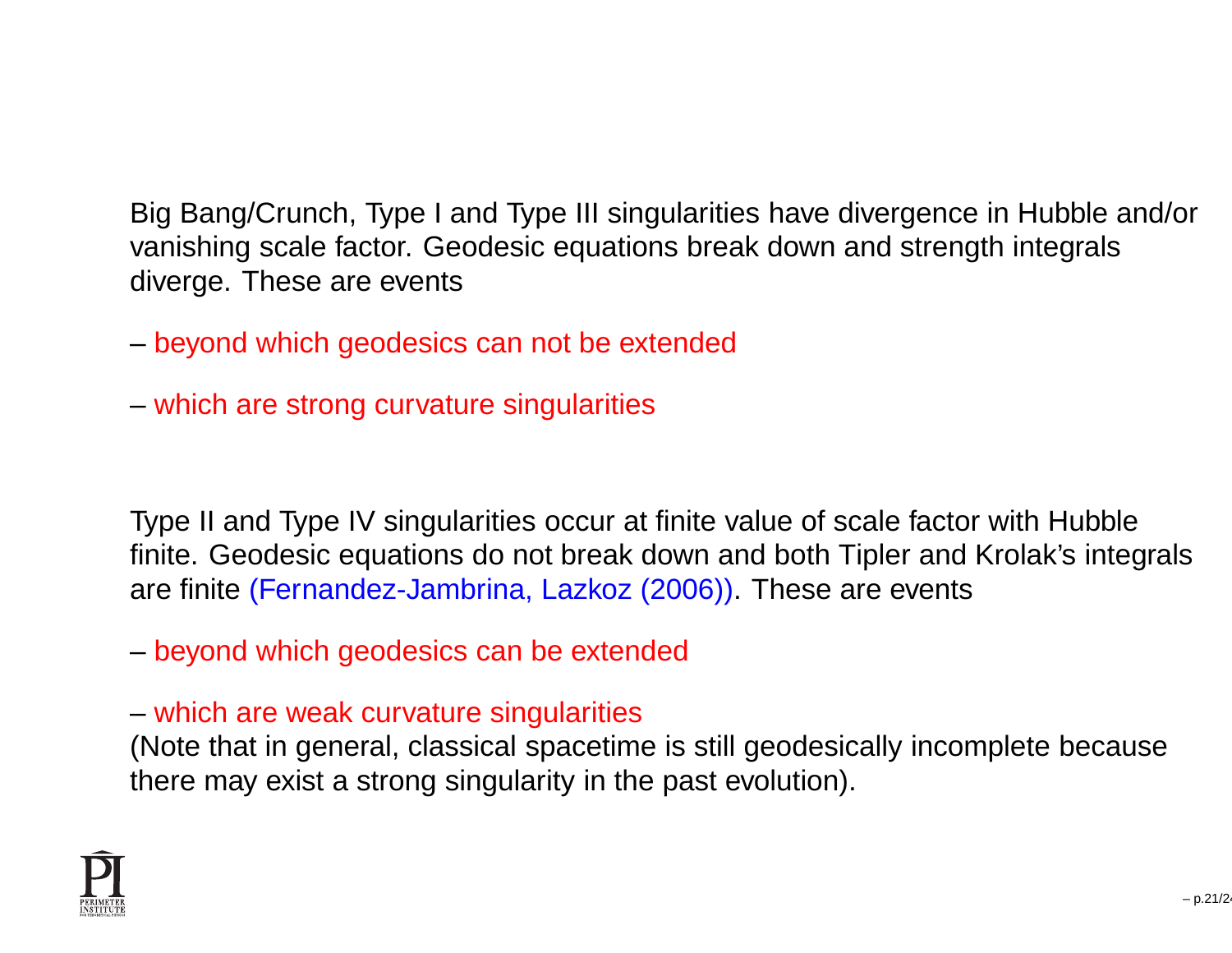## **Results from <sup>a</sup> general analysis**

- Recall that in LQC, Hubble is bounded above and the scale factor never vanishes. For all Hubble divergent singularities there exists <sup>a</sup> critical value of scale factor at which bounce or recollapse takes place. All the singular values of scale factor are excluded from the effective spacetime. Dynamical equationsnever break down.
	- Quantum geometry binds the extrinsic curvature
	- No strong curvature singularities in LQC. Tipler and Krolak integrals are finite.
	- Geodesic equations do not break down in scenarios where they break down classically.
- Evolution near Type II and Type IV singularities mimics the one in classical theory. The Hubble is bounded and singularity occurs at <sup>a</sup> finite scale factor. Geodesics can be extended beyond these events. Quantum geometry simplyignores weak curvature singularities. Does not over kill!
- **Combining all results: Geodesics can be extended to arbitrary values of the**  affine parameter. The effective spacetime in LQC turns out to be geodesicallycomplete.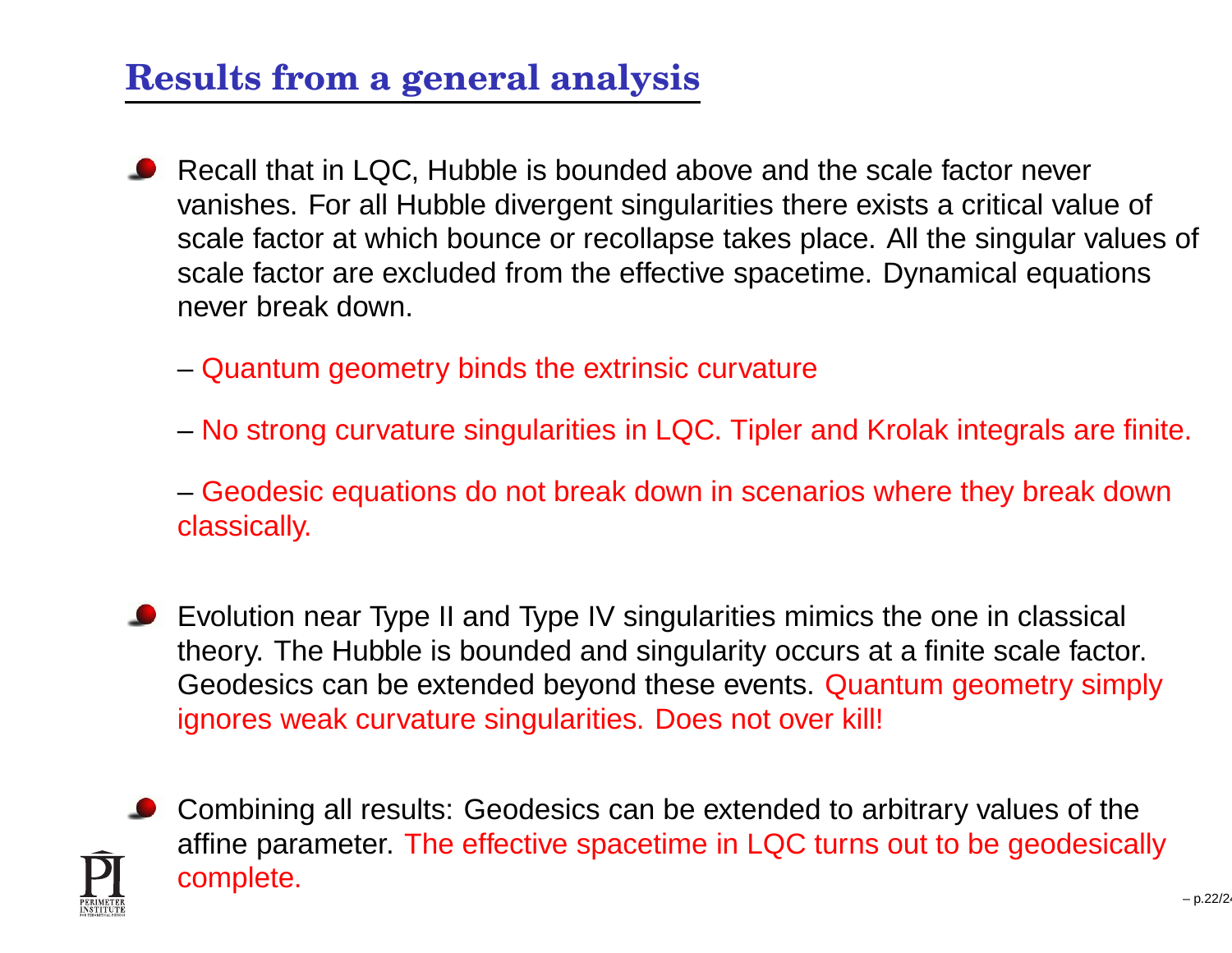## **Summary**

- Assuming that the effective equations are valid for <sup>a</sup> general matter model we analyzed in detail nature and strength of all possible cosmological singularitiesand behavior of geodesics in the  $k=0$  isotropic and homogeneous model with homogeneous matter. (No restrictions using energy conditions).
- The issue of (traditional) past (or future) singularity has been investigated in various models. Big Bang and Big Crunch are resolved. Bounce is generic in various situations (at an effective level).
- All the singularities which involve divergence of energy density (or Hubble) are resolved. The underlying reason is the existence of upper bound on the energy density of the matter in LQC which translates in to an upper bound for the traceof extrinsic curvature.
- **O** There exist extremal events (type II and type IV singularities) in GR where the divergence in curvature occurs only because of pressure. Quantum geometryplays little role in such cases and divergence in curvature will not be controlled.
- Strong curvature singularities may be completely eliminated or tamed to weakones. (An example is the work of Cailleteau, Cardoso, Vandersloot & Wands).



Effective spacetime in LQC is always geodesically complete, irrespective of thechoice of matter.